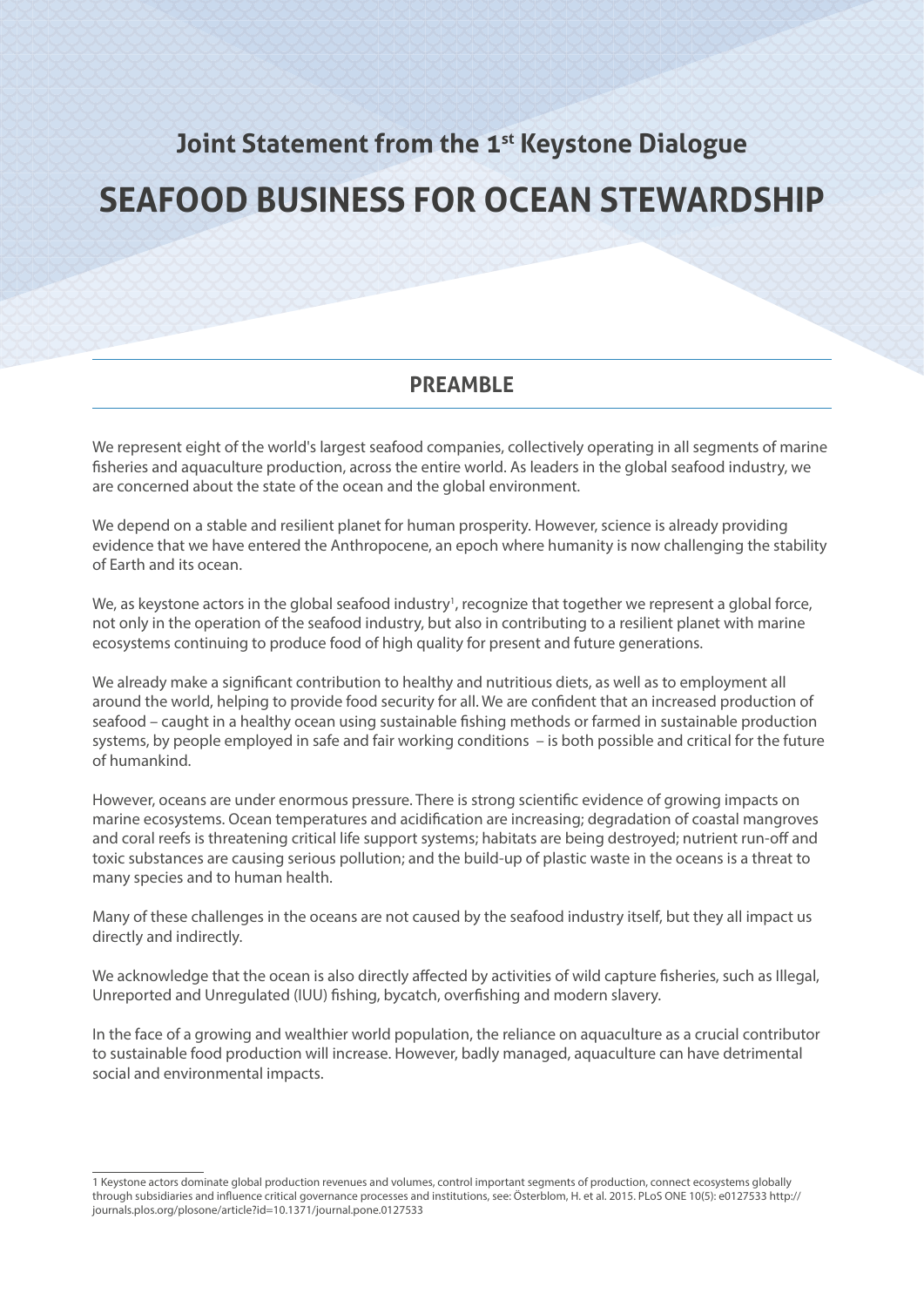## **THE WAY FORWARD**

We are committed to playing a leading role in addressing these challenges. As keystone actors, we are resolved to set up a new global initiative – "*Seafood Business for Ocean Stewardship*" – that brings together, for the first time, leaders in science and business, the wild capture and aquaculture sectors of the seafood industry, and companies from Asia, Europe and North America, operating globally.

We fully support and endorse the UN Sustainable Development Goals (SDGs) as a new framework for economic and social development operating within the capacity of the biosphere and its ocean. Not only do we urge all governments to implement the SDGs, we also encourage businesses to integrate them in their strategies. For us, it is particularly important that governments should ensure the right conditions for sustainable fisheries, aquaculture and a healthy ocean. Measures aimed at implementing the Paris Agreement on climate, reducing pollution and halting the destruction of coastal habitats also need to be urgently implemented.

## **OUR COMMITMENTS**

Efforts by governments are critical, but the industry has an equally important role to play in developing and implementing solutions. Leadership in corporate sustainability is a priority for us. We believe this enhances our operations, helps make the industry more resilient, improves our access to markets and consumers, attracts new financial flows, and makes us more attractive as employers. We know better than anyone that the seafood industry depends on sustainable use of the ocean for long-term value creation.

Our companies have been in the seafood business for decades, some for more than a century. We take pride in what we already do, but acknowledge that we ourselves have further to go in improving our performance. For us, this is a strategic and long-term commitment.

Through "*Seafood Business for Ocean Stewardship*", we intend to develop a common understanding and a common approach among the keystone actors globally, building on the many existing initiatives in which our companies are already engaged.

This is an initiative between science and business, with an ambition to engage with governments and other stakeholders for positive change. It is not only about supplying sustainable seafood to consumers; it is about becoming stewards of the world's ocean and aquaculture environments.

We will act on the following:

- Improve transparency and traceability in our own operations, and work together to share information and best practice, building on existing industry partnerships and collaborations.
- Engage in concerted efforts to help reduce IUU fishing and seek to ensure that IUU products and endangered species are not present in our supply chains.
- Engage in science-based efforts to improve fisheries and aquaculture management and productivity, through collaboration with industry, regulators and civil society.
- Engage in concerted efforts to eliminate any form of modern slavery including forced, bonded and child labour in our supply chains.
- Work towards reducing the use of antibiotics in aquaculture.
- Reduce the use of plastics in seafood operations, and encourage global efforts to reduce plastic pollution.
- Reduce our own greenhouse gas emissions.